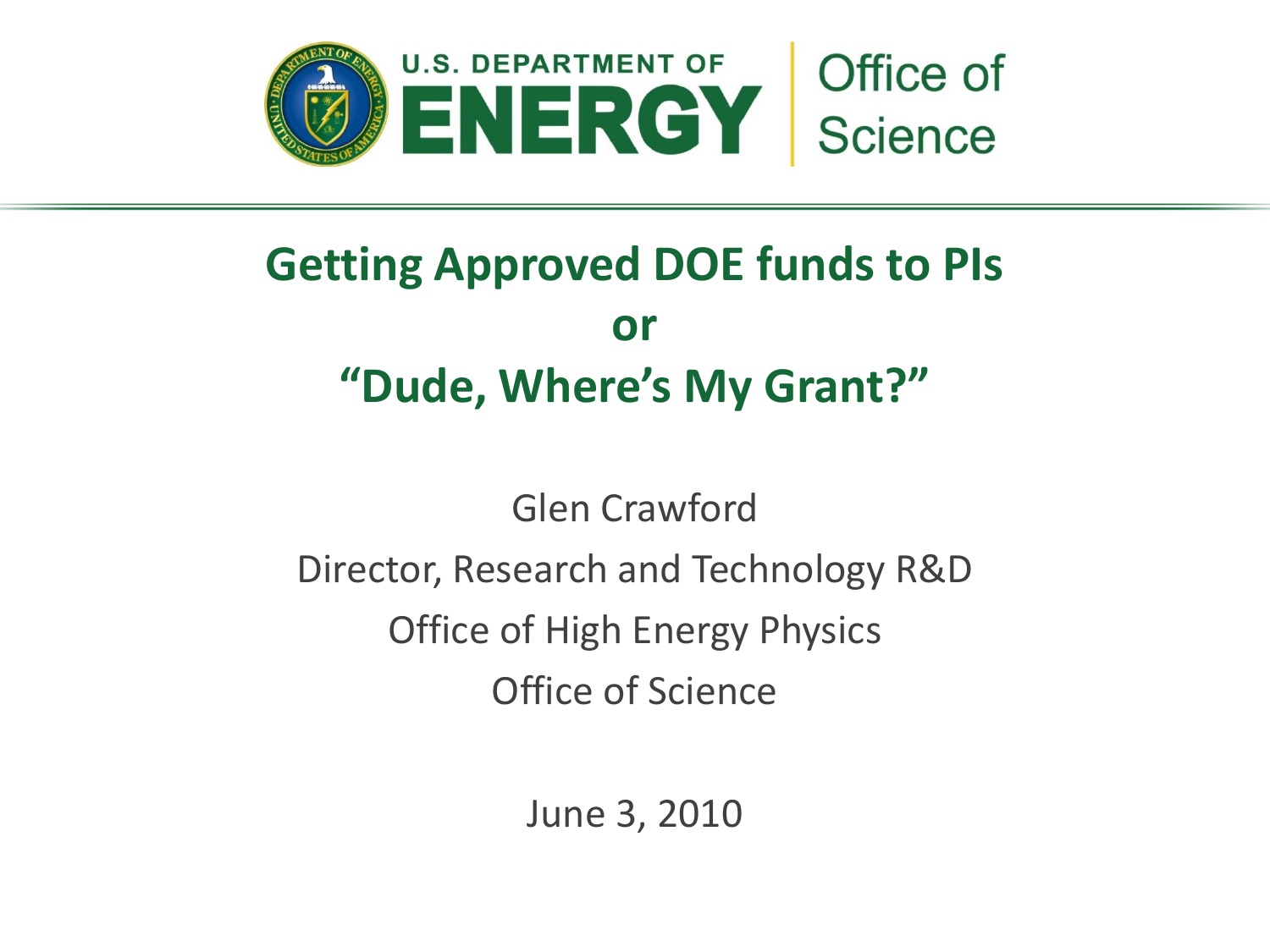# • **Open Skies**

- DOE grantees can now travel on non-US flag carriers for researchrelated travel to EU & Switzerland (see May 14 email to PIs)
- Working on a similar ruling for lab employees
- **Research Highlights**
	- Sent request for 1-2 highlights per grant May 19, due Jun 30

#### • **Early Career 2010**

- Look for announcement this summer
- Expect roughly the same criteria and size and number of awards as last year
	- However there are likely to be differences in detail with respect to 2009. See http://www.science.doe.gov/SC-2/early\_career.htm

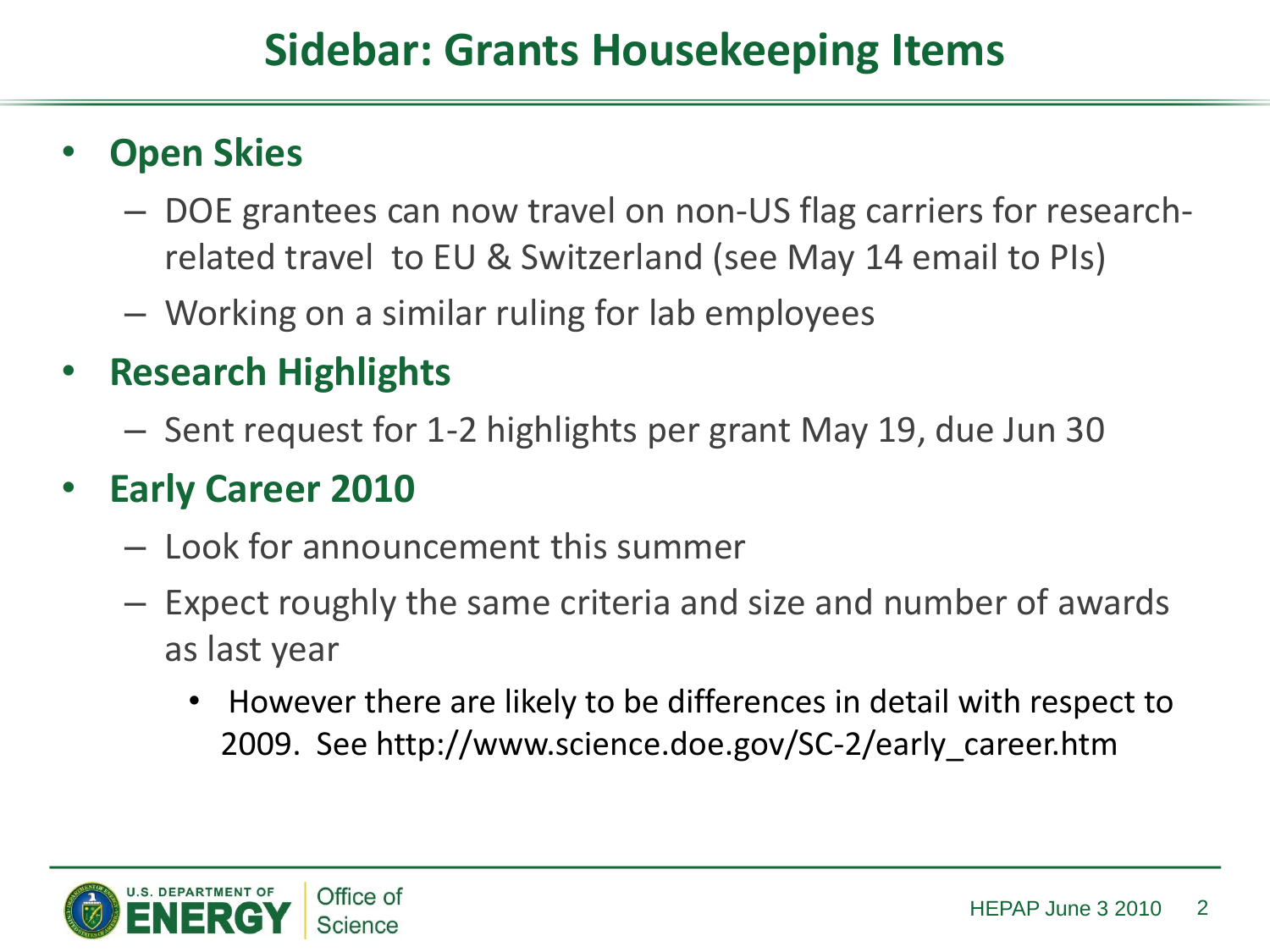# **Questions We Get Asked**

- **Where is my grant?**
- **When is it going to be issued?**
- **Why can't you DO anything about this?** (usually only implied)
- **Facts on the ground:**
	- Most grants are several months late
	- Many universities have been good about "bridging" funds but not all can manage this
	- In some cases, this has become an urgent problem

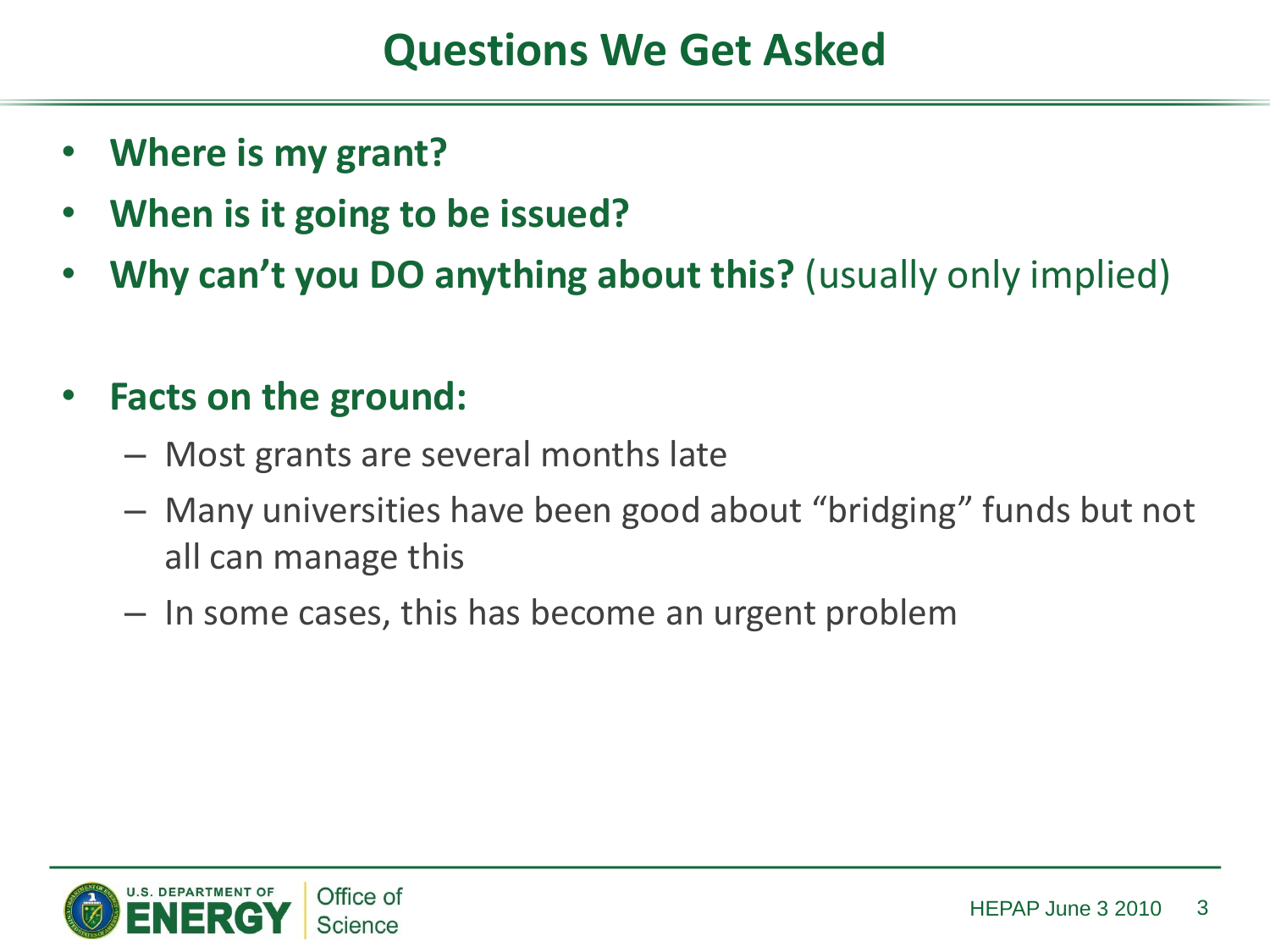"The Office of Science has been experiencing delays in processing Fiscal Year 2010 financial assistance funding actions. The delays in the issuance of funding are caused by a number of factors, including the rollout of new DOE software and the priority placed on a series of special initiatives this year. Financial assistance actions are being processed by our Chicago Office contract specialists and contracting officers in order of receipt of the paperwork requesting the funding from the program managers. Please know that we are working diligently to get the funding in the hands of our awardees as quickly as possible. We appreciate your patience as we work through the backlog."

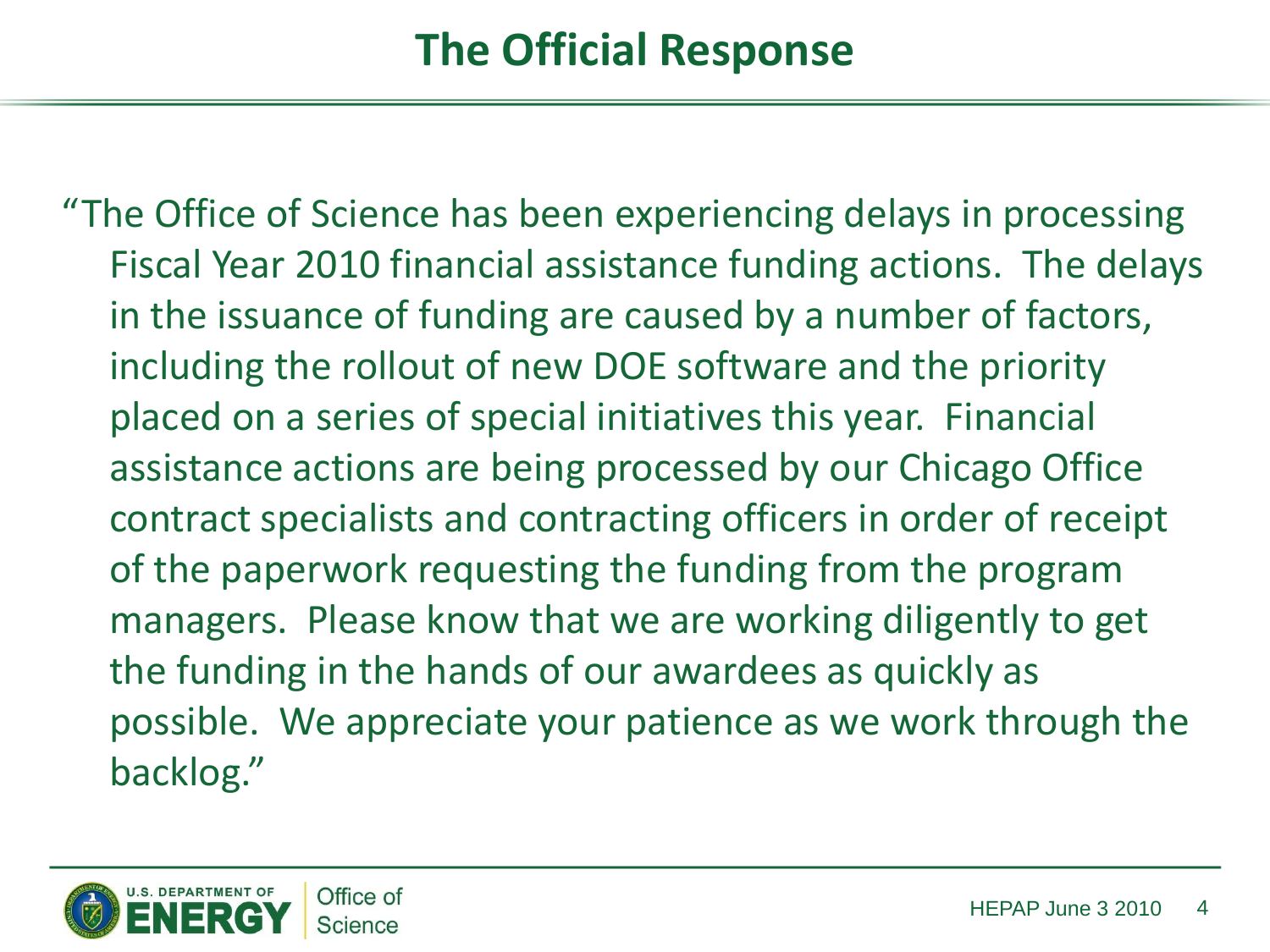- **For DOE as a whole, only about ten percent of the total funding goes to grants as compared to contracts**
	- Financial infrastructure reflects this and is not optimized for grants
	- However grants are a large fraction of the total number of actions
- **Grant awards are a multistep process (see following diagram), multiple people and software products involved**
- **Therefore, we build in considerable lead time for grants review, action, processing:**
	- 6 months for renewals
	- 3 months for continuations, supplements
	- This is barely enough time in a normal year
	- Timely and complete grant submissions are very important

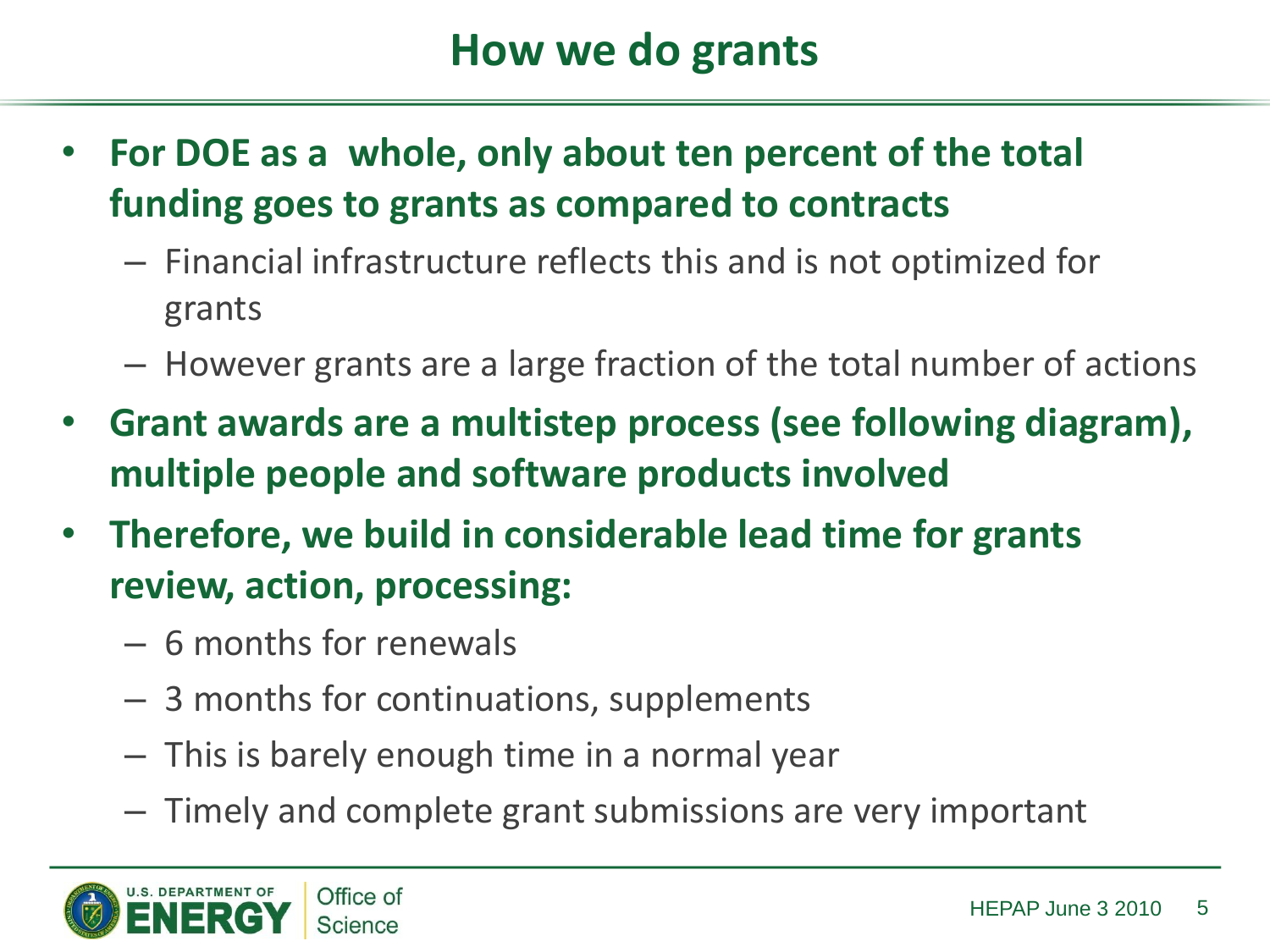**Universities (Financial Assistance)** Future PAMS Contributions Pre-Award Receive pre-Log and assign Execute peer proposals; send Perform Receive proposals to review (mail, panel, Make Issue encourage / administrative → selections solicitation proposals program site visit, discourage review or combination) managers decisions Place Create Route Receive Negotiate money requisition requisition Document Negotiate Return revised scope in and route Approve award to CH Issue  $\rightarrow$  $\rightarrow$ → budget award final reviews and monthly for review recommendation budget & award to PI and decision award budget financial and contracting scope Award plan X officers concurrence Obtain approvals Document Issue decline for decline declination  $\rightarrow$ Return reviews recommendation letter decision Post-Award Release **All IT systems listed above are used to release funds during the post-award period (e.g., non-review years).** continuation or → supplemental **One program uses RIMS to manage progress reports, continuations, and renewal due dates.** funding **IT SYSTEM - CURRENT IT SYSTEM - PROPOSED** PAMS  $\blacktriangle$ Closeout Website Receive and  $\bigstar$ Email **Email** approve final Close out award **PARTICIPANTS LEGEND** technical reports STRIPES **STRIPES**  $\bigstar$ Program  $\bigstar$ h. FedConnect **FedConnect** Grants & Contracts IMSC **Crosscutting Activities During Above:** Budget  $\bigstar$ FMIS/FDS FMIS/FDS • Document decisions manually in IMSC Chicago PeerNet

Grants.gov **Grants.gov** 

 $\bigstar$ 

 $\bigstar$ 

Selection Statement

Software E-Link

**OSTI** 

 $\bigstar$ 

• Send correspondence by paper or email or RIMS

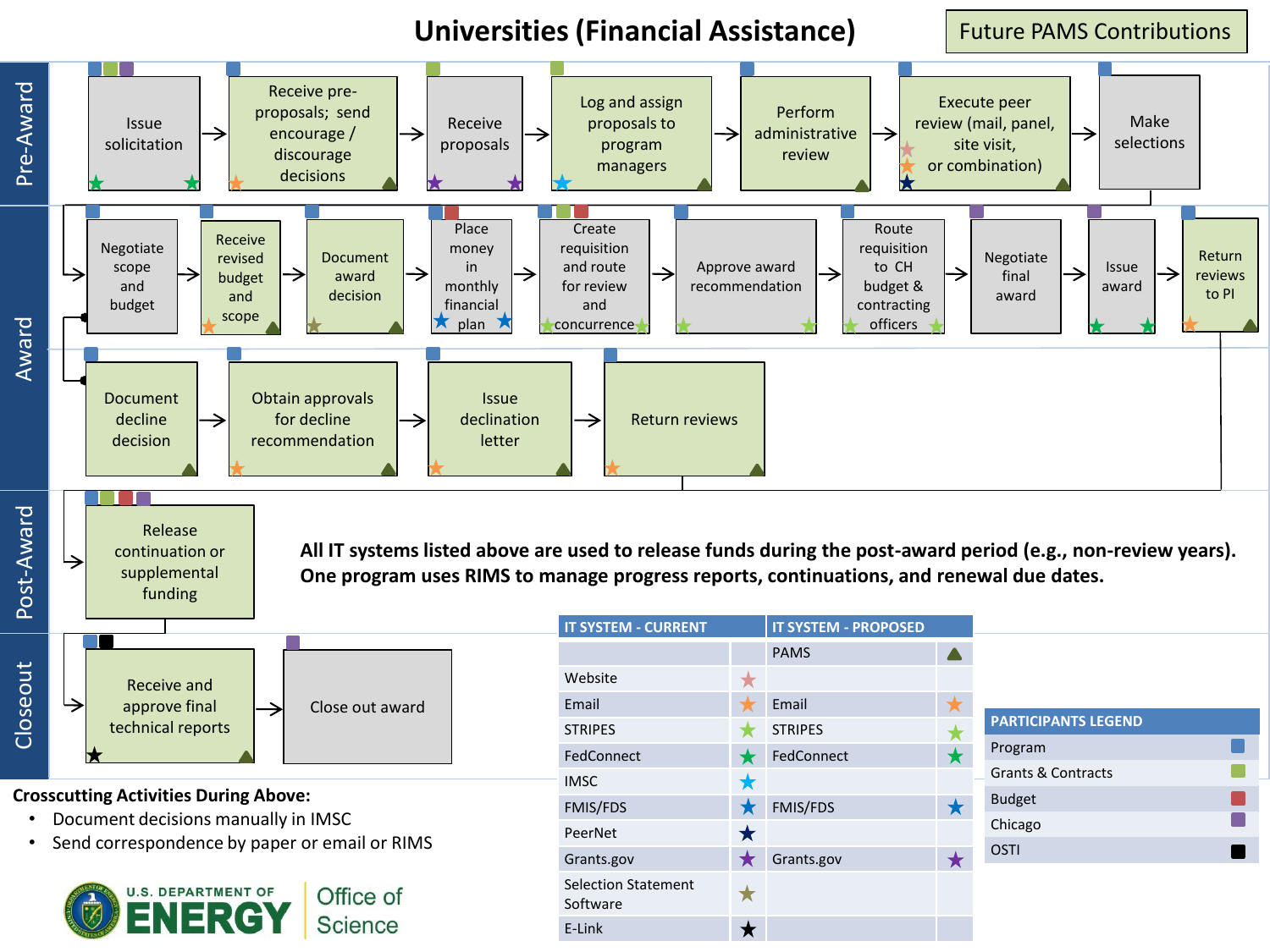#### **FY2009-10 was anything but normal.**

## **Long FY2009 continuing resolution required a number of additional funding actions to deal with budget uncertainties**

#### **In addition, three main sources of difficulty for DOE/HEP:**

- 1. ARRA funding actions
- 2. New procurement software rollout
- 3. Loss of key personnel

**These have also been the main issues for DOE/CH procurement.** 

#### **I will discuss each in turn.**

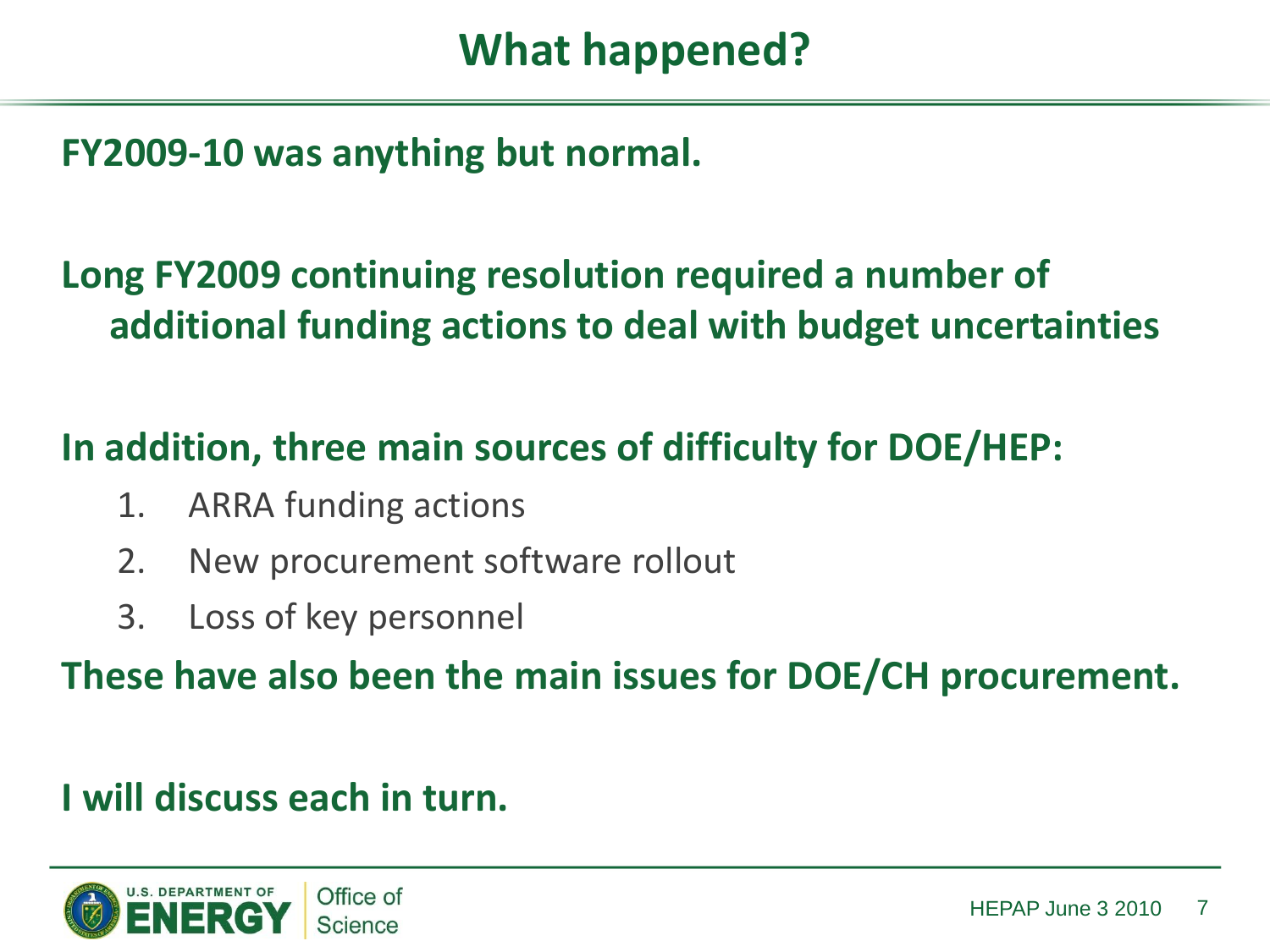# **ARRA funding actions**

- **Additional actions in 2009-10:**
	- Early Career ( $\sim$ 150 applications, 14 awards)
	- Infrastructure supplements + incremental funding ("PIFs") (~120 applications, 97 + 12 awards)
- **Good news: this provided an additional \$18M of funding for universities. Moved PIFs off the books.**
- **Not-so-good news: this has been a lot of additional work**
	- High profile/high priority actions. Implementing supplements has been complex.

| # actions  | <b>FY08</b> | <b>FY09</b> | <b>FY10 (est.)</b> |
|------------|-------------|-------------|--------------------|
| <b>HEP</b> | 336         | 332         | 450                |
| DOE/CH     | 4272        | 4212        | 4755               |

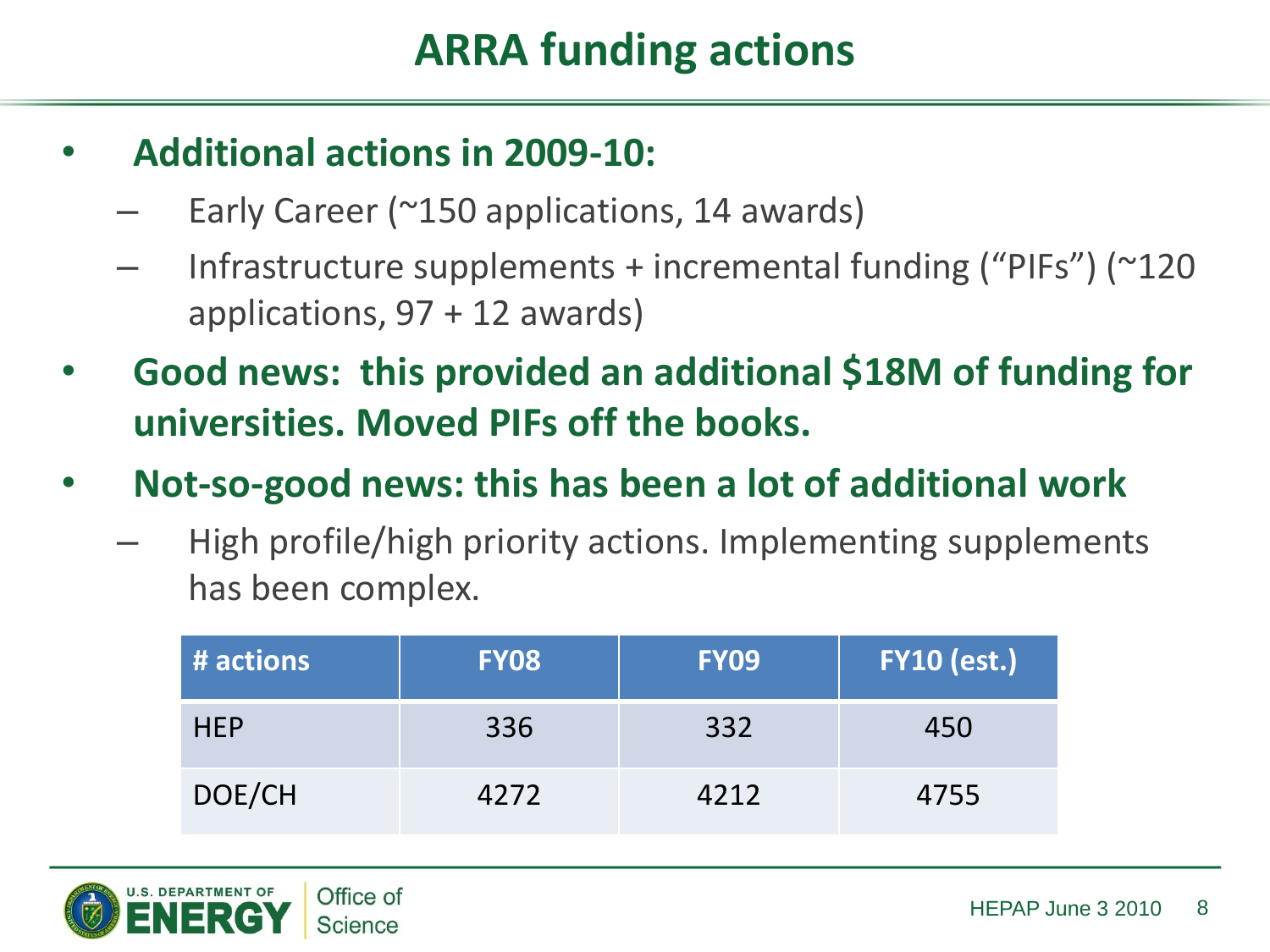# **ARRA grants status**

• **Additional ARRA actions plus software rollout issues (following slides) caused CH backlog beginning late FY09**

– Delays propagated into FY2010 (see summary later in talk)

- **All HEP ARRA grants (early career, supplements, PIFs) have been completed by HEP**
	- Formal declinations for supplements will go out next month
- **These are now moving through DOE/CH** 
	- These actions have priority
	- Must be funded by Sep 30, 2010
- **Only Early Career actions will recur in FY2010 (with regular FY10 funds)**

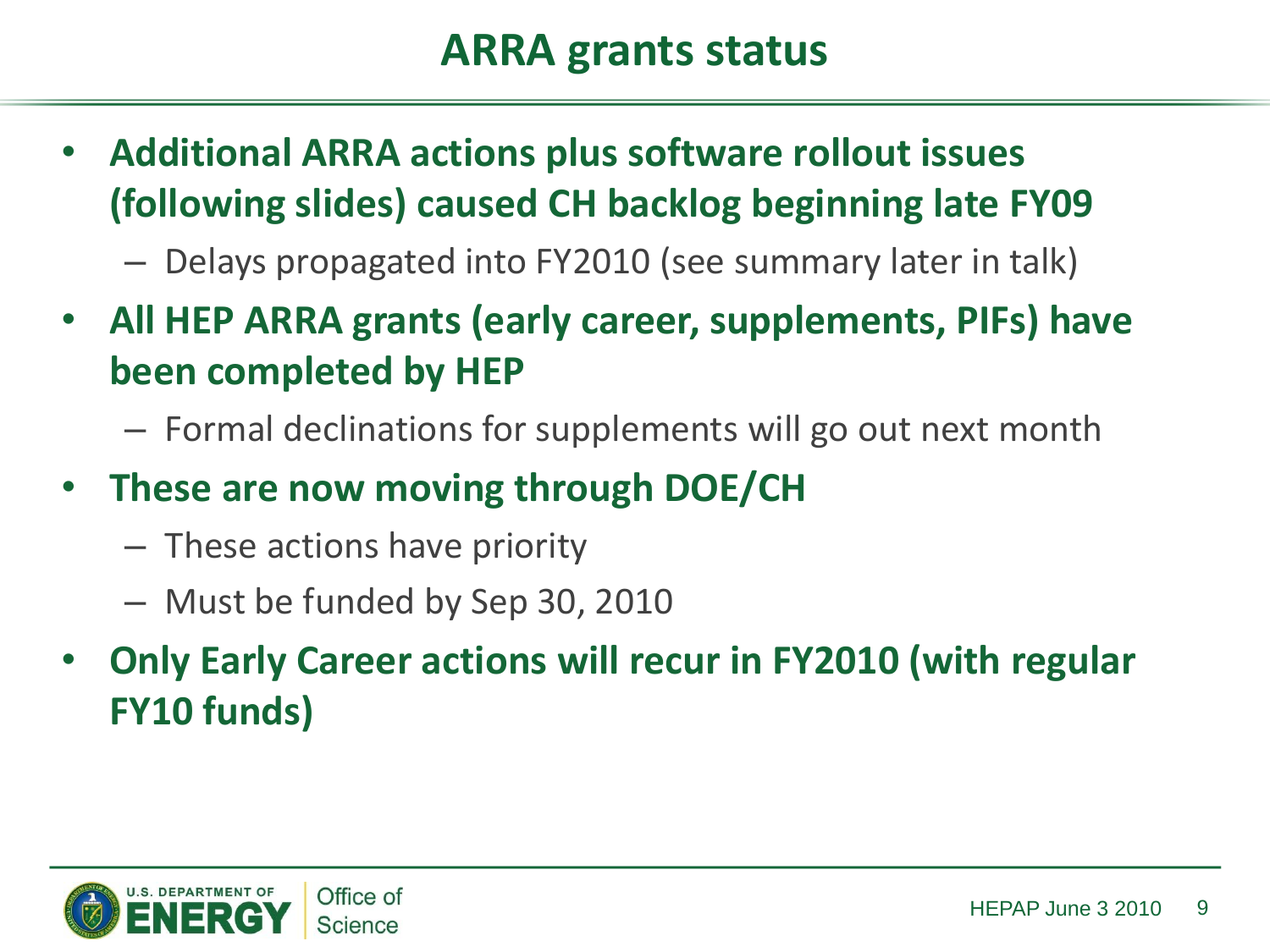- **Office of Science was required to move to new procurement software (used in the rest of DOE, and other agencies) for grant actions effective with FY2009 actions.** 
	- This software is known as STRIPES. It touches many aspects of the grants process (see following slide).
	- FY09 STRIPES rollout froze processing for an extended period.
- **It has not been a great success. There are many technical issues that are being worked**
	- Fundamentally it is enterprise procurement software that has to be adapted for grants
- **Difficulty in performing validation of financial data at the FY changeover (FY09 10) caused a ~1 month lockout in STRIPES at beginning of FY10, adding to processing delays.**
	- Working to avoid this problem recurring in FY11.

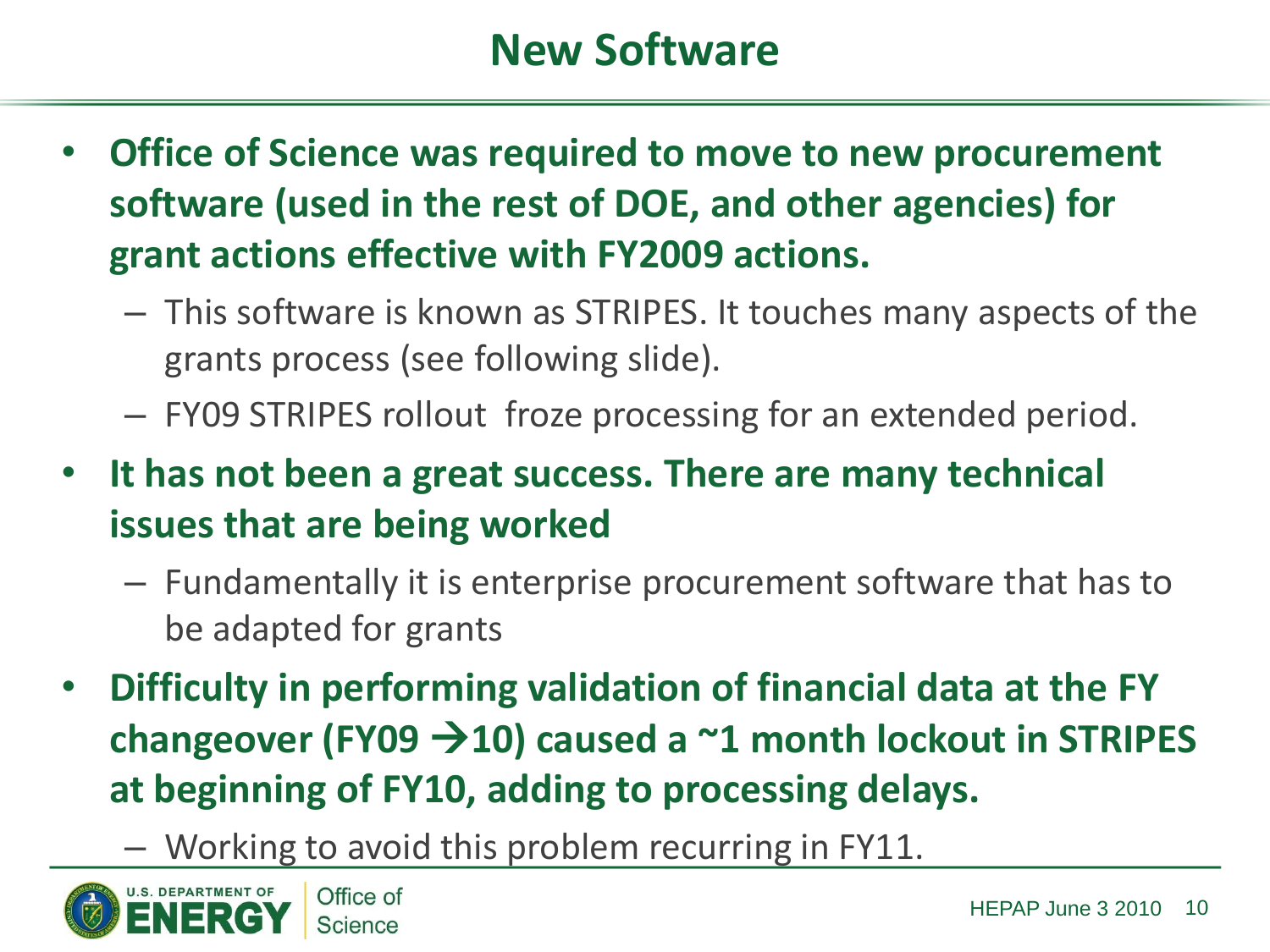# A Sample Work Process



(courtesy L. Blevins)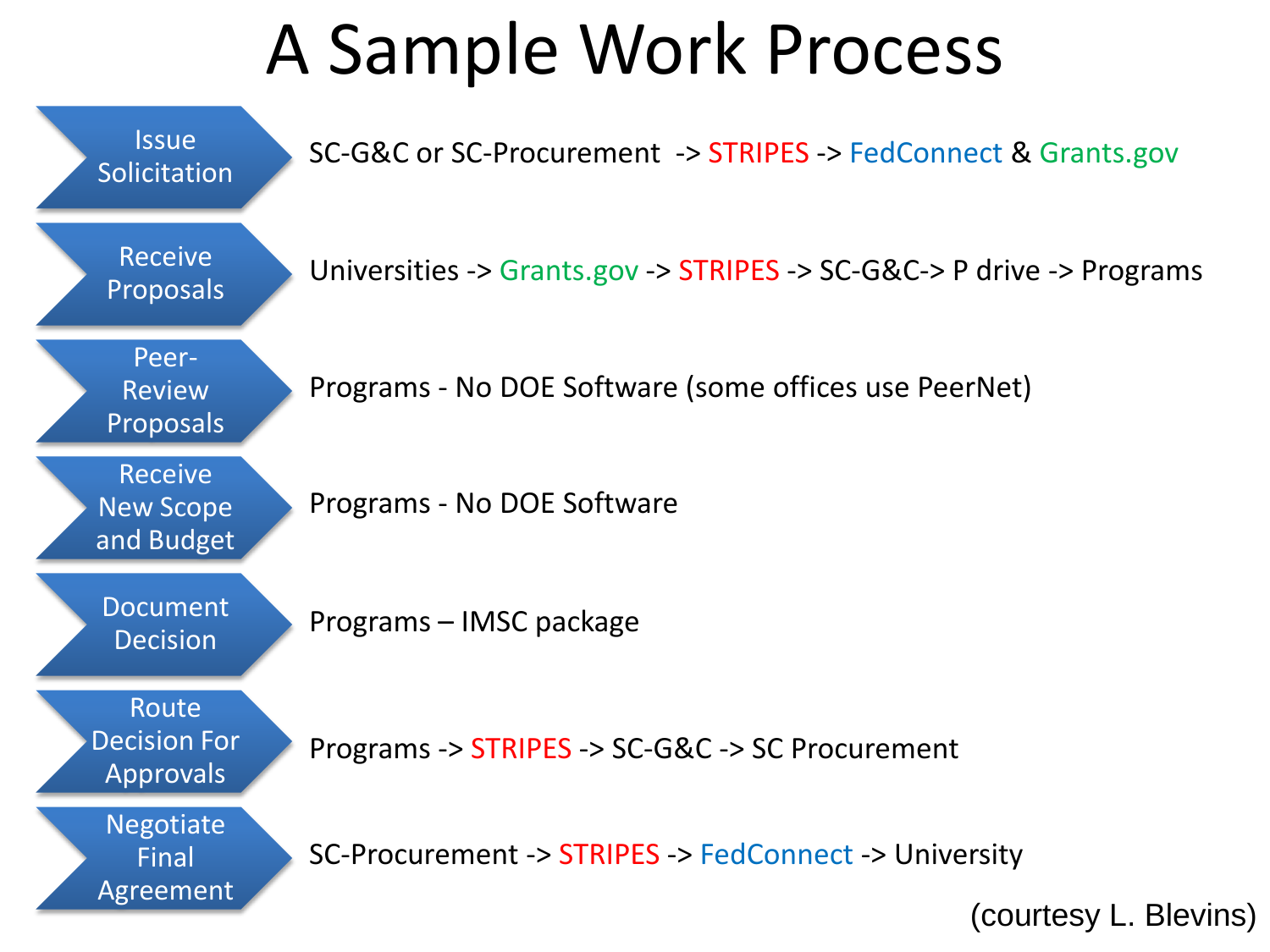## **STRIPES Status**

- **This is not just an HEP problem. There are impacts across SC programs and we are implementing SC-wide solutions**
- **The STRIPES problems have the attention of DOE and SC management at the highest levels**
- **Reviews were held at Germantown and Chicago in April to identify/prioritize issues and suggest improvements**
	- HEP staff are on the working group that is addressing this
	- However, any significant STRIPES changes are likely to take some time
- **Report on progress in SC program management software at next HEPAP**

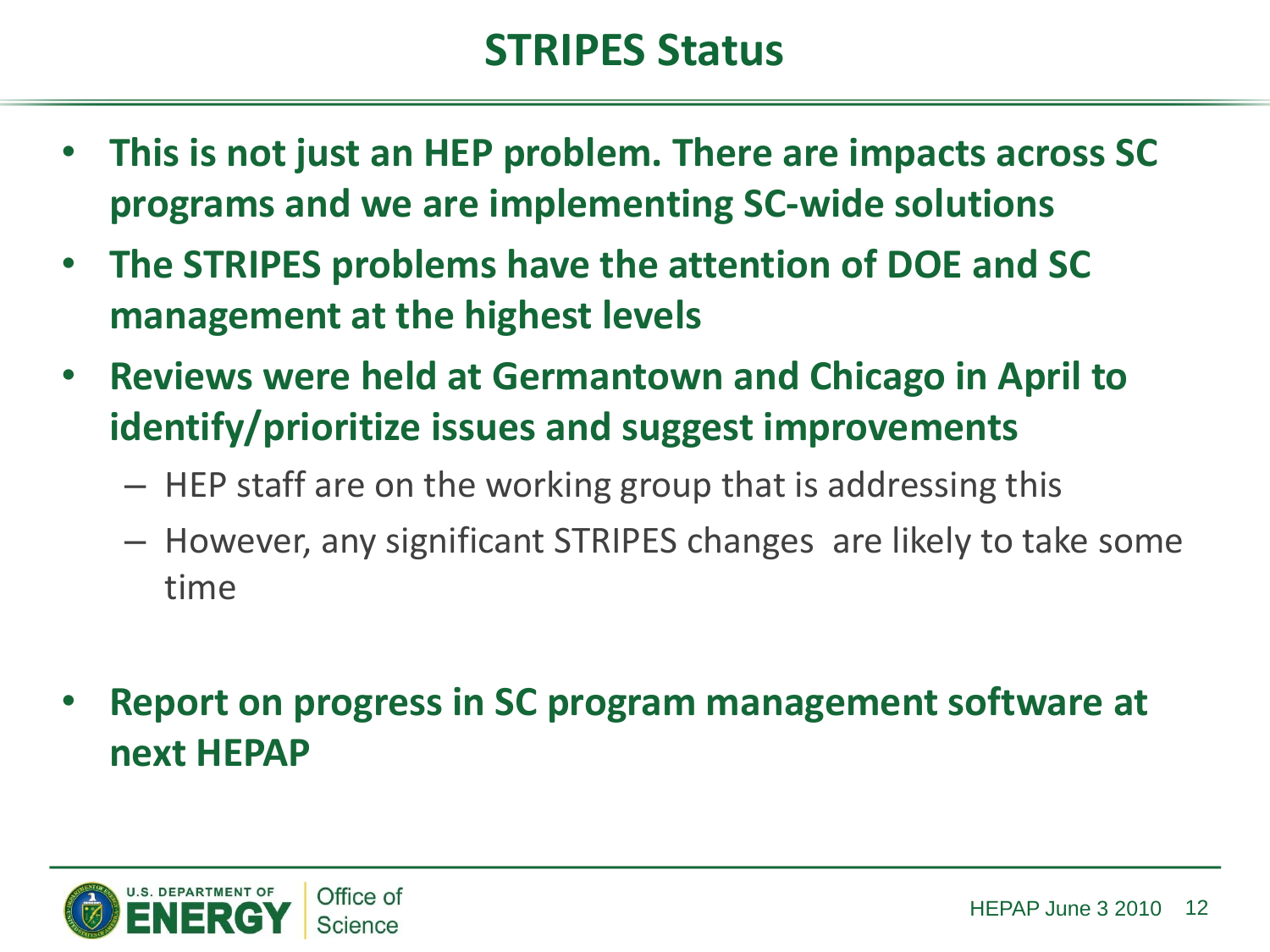# **Personnel**

- **HEP lost its key grant procurement manager in 2009.** 
	- $-$  HEP internal grant tracking was down for the 1<sup>st</sup> half of FY10
	- Hired temporary staff to cover ARRA workload and additional STRIPES burden
	- $-$  Combination of these issues (incl. STRIPES)  $\rightarrow$  69 days delay in HEP actions getting to CH (on average)

• **Hired an experienced federal employee to fill this position in Feb. 2010** 

- Getting back to "normal" and plan to streamline the internal process once FY10 actions are complete
- **Chicago has also had issues with workload and personnel turnover**
	- They have brought on additional staff to deal with the backlog

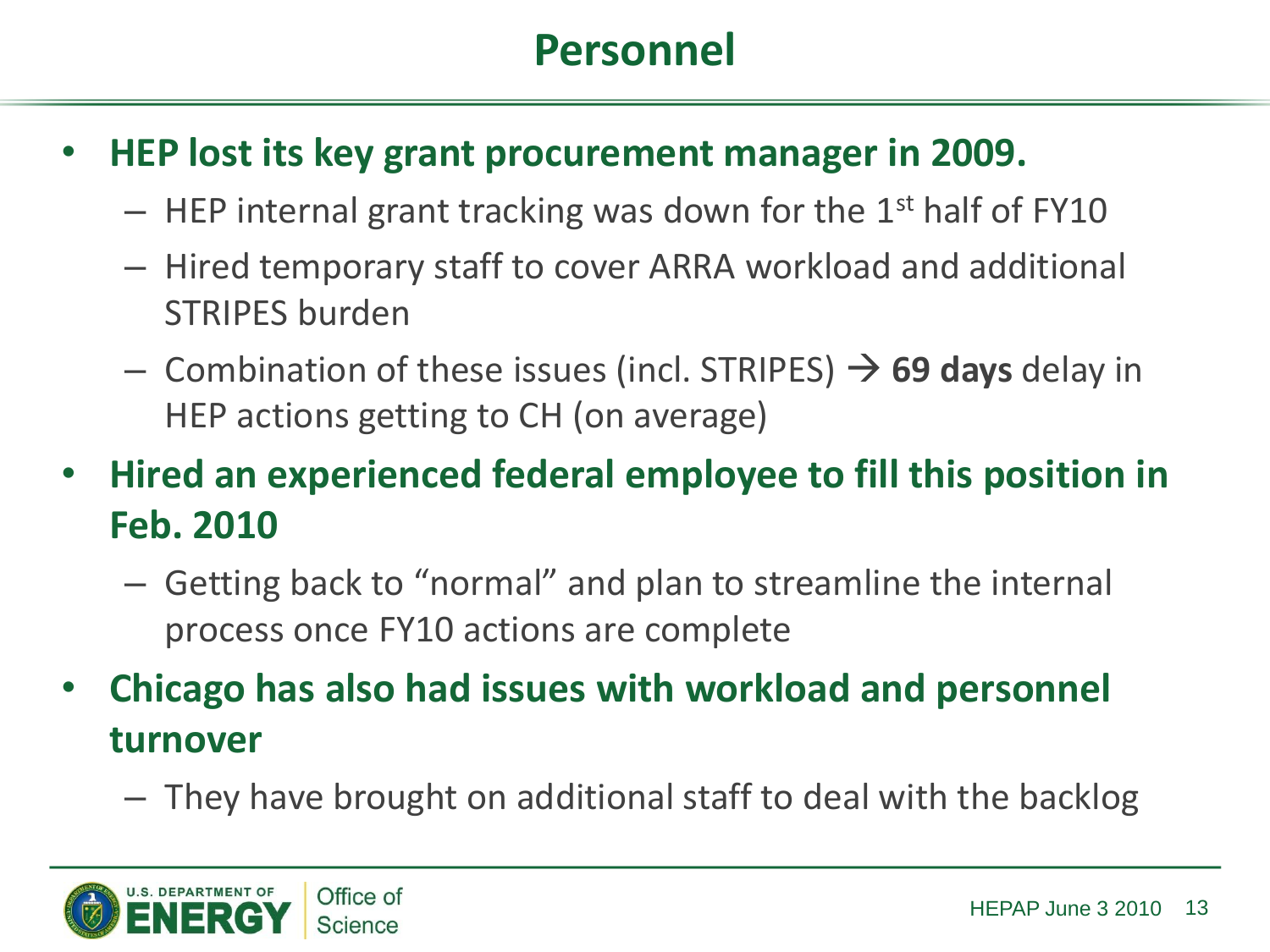# **Overall Grants Status (as of 5/28)**

- **AVERAGE FY10 grant delay is ~70 days (so far)**
	- Much longer in some cases
	- Delays have dominantly been due to HEP
- **FY10 actions received Q1/10 [HEP: 20 actions, 18 awarded]**
	- Targeting early June completion
- **FY10 actions received Q2/10 [HEP: 109 actions, 40 awarded]**
	- Targeting early July completion
- **Weekly SC/CH teleconferences to report status and coordinate work**
	- University sponsored program office can work with CH contract specialists to resolve issues
	- Frequently "pinging" HEP/CH for status is **not** encouraged
	- HEP can identify and elevate urgent actions